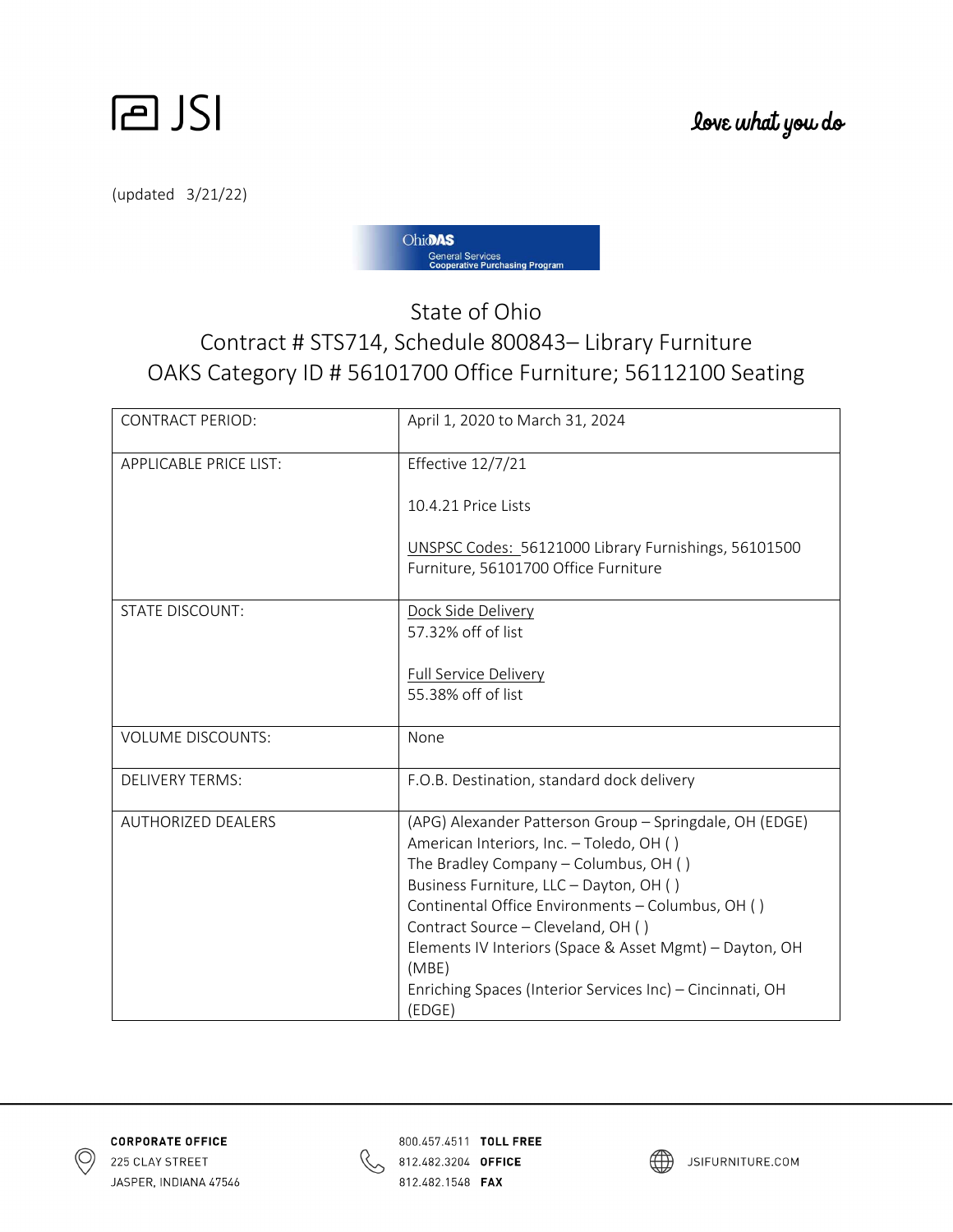## **PJSI**

|                                | Environments 4 Business - Akron, OH ()                          |
|--------------------------------|-----------------------------------------------------------------|
|                                | Friends Service Co Inc. - Findlay, OH ()                        |
|                                | GDOT Design, LLC Cleveland, OH                                  |
|                                | Innovative Office Solutions, Inc. - Maria Stein, OH ()          |
|                                | King Business Interiors (EDGE) - Columbus, OH ()                |
|                                | Library Design Associates - Powell, OH ()\                      |
|                                | Indoff - St Louis, MO                                           |
|                                | LOTH, Inc. - Columbus, OH ()                                    |
|                                | Martin Public Seating, LLC - Seville, OH ()                     |
|                                | Maraye Design Studio LLC - Columbus, OH (MBE)                   |
|                                | National Office Services, Inc. - Cleveland, OH ()               |
|                                | Office Furniture Source - Cincinnati, OH ()                     |
|                                | Ohio Desk Company - Cleveland, OH ()                            |
|                                | Only Libraries, LTD (Collective Spaces) - Cincinnati, OH (EDGE) |
|                                | OstermanCron - Cincinnati, OH ()                                |
|                                | RJE Business Interiors - Cincinnati, OH ()                      |
|                                | River City Furniture - West Chester, OH ()                      |
|                                | Seagate Office Products - Holland, OH                           |
|                                | Tom Sexton & Associates - Walton, KY ()                         |
|                                | Workscapes, LLC - Bath, OH ()                                   |
|                                |                                                                 |
| STATE AGENCY ORDERING ADDRESS: | Orders come from choice of dealer of record above.              |
|                                |                                                                 |
| SHIPPING REQUIREMENTS:         | 30-60 Days from receipt of purchase order.                      |
| CREDIT CARDS ALLOWED:          | Yes - for purchases \$2500.00 or less                           |
|                                |                                                                 |
| PAYMENT TERMS:                 | 1% 15, net 30 days                                              |
|                                |                                                                 |
| MINIMUM ORDER QUANTITY:        | \$400.00 net. \$75.00 handling fee would apply                  |
| MAXIMUM ORDER QUANTITY:        | \$250,000 net                                                   |
|                                |                                                                 |
| <b>STORAGE CHARGES:</b>        | \$.50 per square foot, per day                                  |
|                                |                                                                 |
| WARRANTY:                      | Limited Lifetime Warranty                                       |
| <b>TEMPORARY 9% SURCHARGE</b>  | NOT ALLOWED                                                     |
|                                |                                                                 |
| ADDITIONAL SPECIAL CONDITIONS: | 7% - after hour delivery charge (4:30 pm to 7:00 am)            |